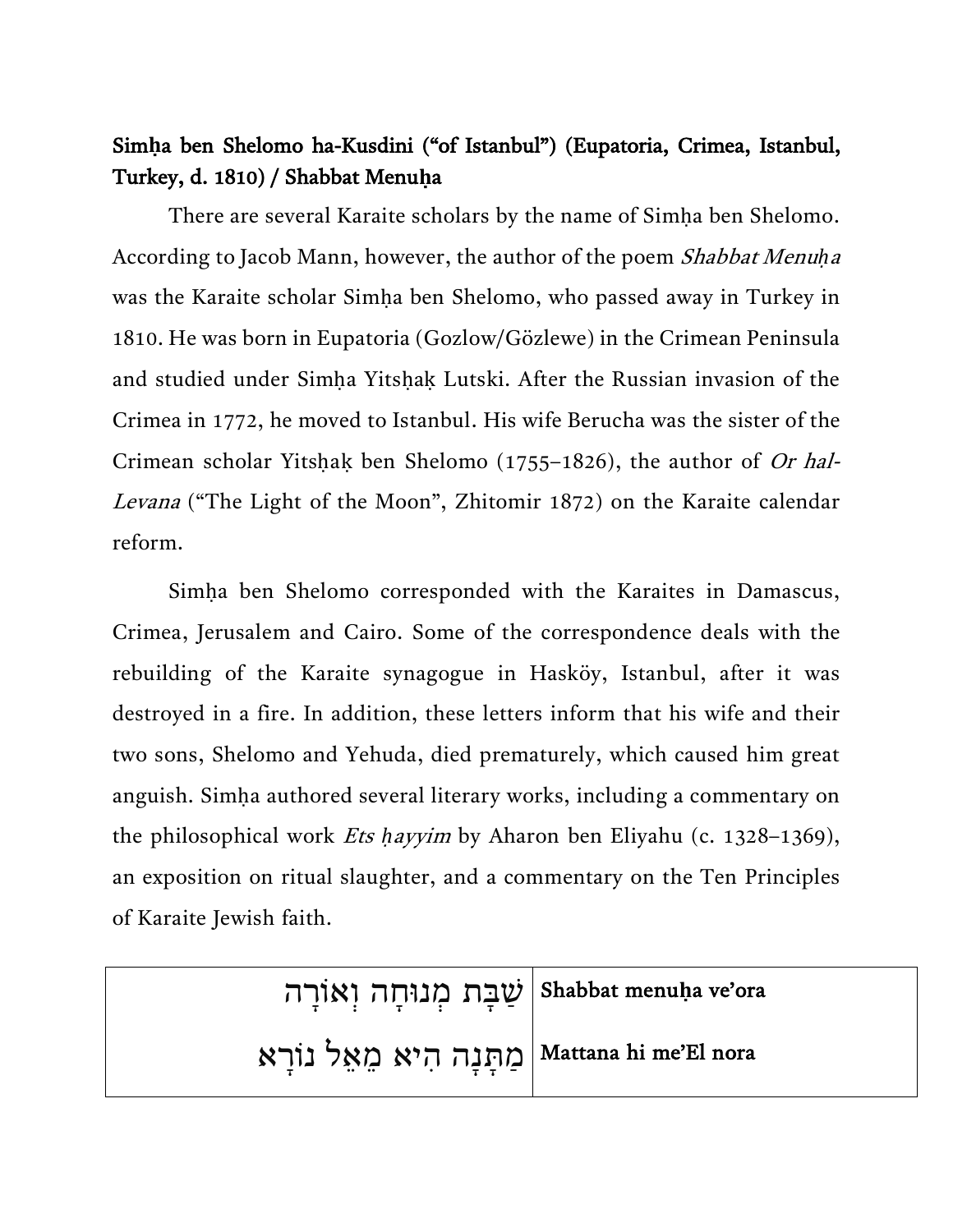| הַלְלוּ כִּי טוֹב זַמְרַה                                 | Hallelu ki tov zammera                              |
|-----------------------------------------------------------|-----------------------------------------------------|
| מִזְמוֹר שִׁיר לִיוֹם הַשַּׁבָּת                          | Mizmor shir leyom hash-Shabbat                      |
| הַלְלוּ כִּי טוֹב זַמְּרָה                                | Hallelu ki tov zammera                              |
| מִזְמוֹר שִׁיר לִיּוֹם הַשַּׁבָּת                         | Mizmor shir leyom hash-Shabbat                      |
| מִכָּל יַמִים הִיא חֲשׁוּבָה                              | Mikkol yamim hi hashuva                             |
| וְתוֹכוֹ רָצוּף אַהֲבָה                                   | Vetocho ratsuf ahava                                |
| שַׂשׂוֹן שִׂמְחָה יִמַּצֵא בָה                            | Sason simha yimmatse' vah                           |
| כִּי קֹדֵשׁ שַׁבָּתוֹן שַׁבָּת                            | Ki kodesh Shabbaton Shabbat                         |
| הַלְלוּ כִּי טוֹב זַמְרַה                                 | Hallelu ki tov zammera                              |
| מִזְמוֹר שִׁיר לִיוֹם הַשַּׁבָּת                          | Mizmor shir leyom hash-Shabbat                      |
| חַנּוּן אֵל בַרוּדְ וּמְבוֹרַדִּ                          | Hannun El baruch umvorach                           |
|                                                           | Leḥem yomaim bo 'arach   לֵחֶם יוֹמַיִם בּוֹ עֲרָךְ |
| Likro 'oneg 'al ken berach  לְקְרֹא עוֹנֶג עַל כֵן בֵרַךְ |                                                     |
| יוַי אֵת יוֹם הַשַּׁבָּת                                  | Adonay et yom hash-Shabbat                          |
| הַלְלוּ כִּי טוֹב זַמְרָה                                 | Hallelu ki tov zammera                              |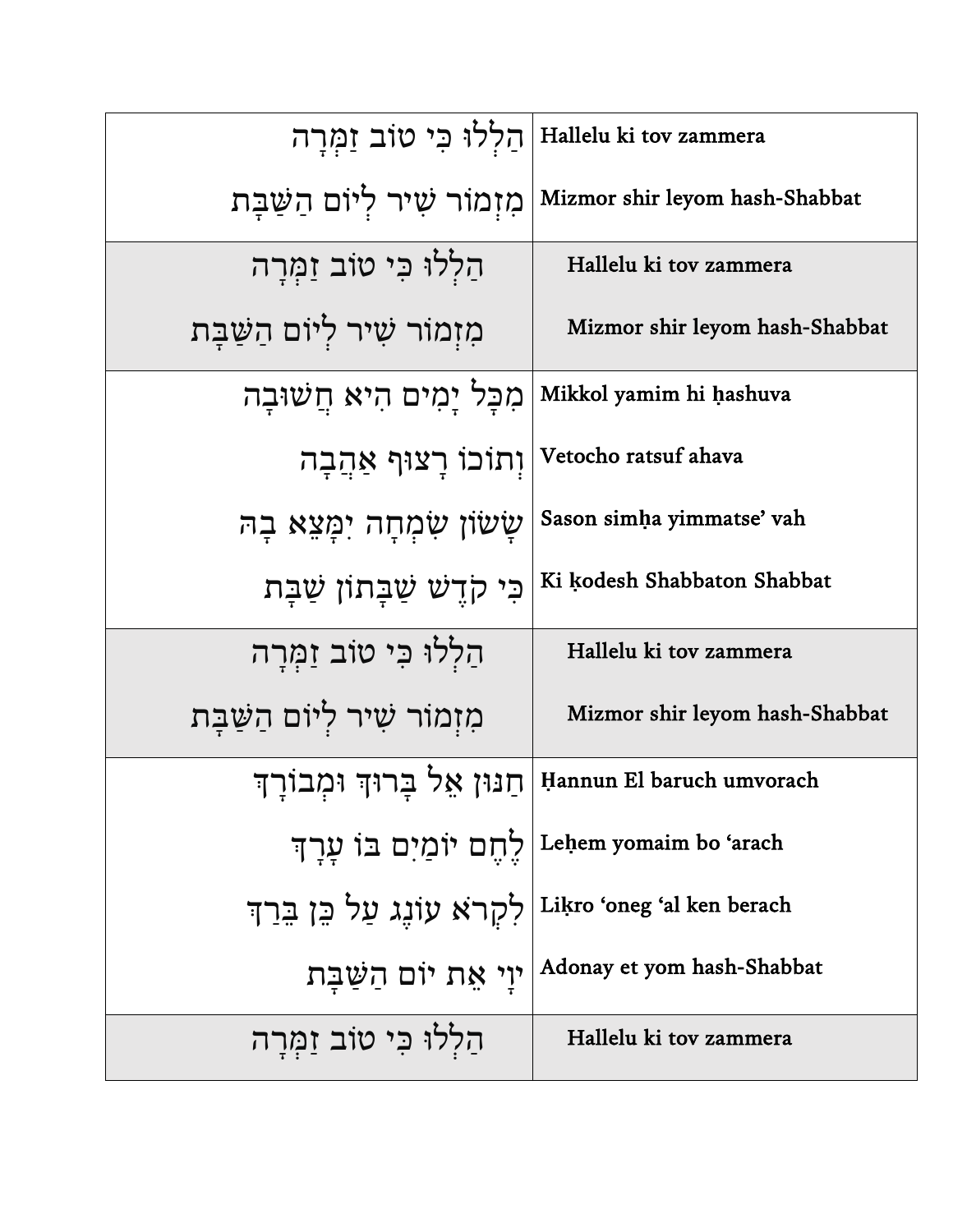| מִזְמוֹר שִׁיר לְיוֹם הַשַּׁבָּת | Mizmor shir leyom hash-Shabbat                               |
|----------------------------------|--------------------------------------------------------------|
| ּהַגּוּף בּוֹ יִמְצָא מְנוּחָה   | Hagguf bo yimtsa menuha                                      |
| בִּרְאוֹת כִּי הָיְתָה הָרְוָחָה | Bir'ot ki hayeta harvaha                                     |
| גַּם נֵפֵשׁ תּוֹסִיף תֵּת כֹּחָה | Gam nefesh tosif tet kohah                                   |
|                                  | לַקְדֵּשׁ אֶת יוֹם הַשַּׁבָּת [Lekaddesh et yom hash-Shabbat |
| הַלְלוּ כִּי טוֹב זַמְרַה        | Hallelu ki tov zammera                                       |
| מִזְמוֹר שִׁיר לְיוֹם הַשַּׁבָּת | Mizmor shir leyom hash-Shabbat                               |
| בַּחַר אֵל שֹׁכֵן מְעוֹנַי       | Bahar El shochen me'onay                                     |
| בִּנֵי שָׁלֹשֶׁת אֵיתַנַי        | Bené sheloshet etanay                                        |
| ּשְׁמְעוּ וּרְאוּ כִּי יוַי      | Shim'u ur'u ki Adonay                                        |
| נְתַן לְכֶם אֶת יוֹם הַשַּׁבְּת  | Natan lachem et yom hash-Shabbat                             |
| הַלְלוּ כִּי טוֹב זַמְרָה        | Hallelu ki tov zammera                                       |
| מִזְמוֹר שִׁיר לְיוֹם הַשַּׁבָּת | Mizmor shir leyom hash-Shabbat                               |
| נִזְהַר בְּזָבוֹר וְשָׁמוֹר      | Nizhar bezachor veshamor                                     |
| סוֹדוֹ נוֹדֵף כִּצְרוֹר הַמּוֹר  | Sodo nodef kitsror hammor                                    |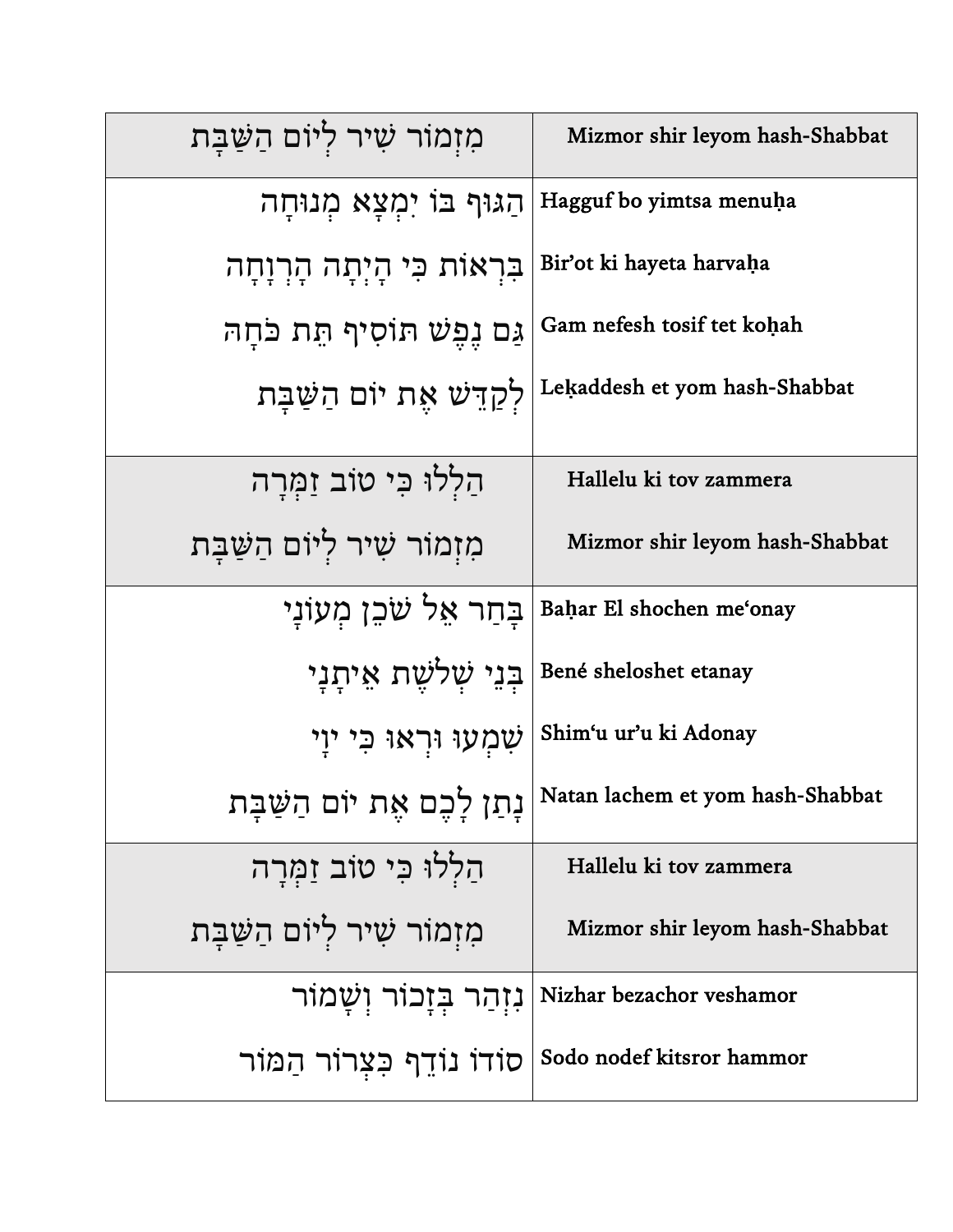| עַל כֵּן חוֹבַה לַנוּ לִשָּׁמוֹר                     | 'Al ken hova lanu lishmor                    |
|------------------------------------------------------|----------------------------------------------|
| וְלַעֲשׂוֹת אֵת יוֹם הַשַּׁבָּת                      | Vela'asot et yom hash-Shabbat                |
| הַלְלוּ כִּי טוֹב זַמְרַה                            | Hallelu ki tov zammera                       |
| מִזְמוֹר שִׁיר לִיּוֹם הַשַּׁבָּת                    | Mizmor shir leyom hash-Shabbat               |
| ֹשִׁלַּחוֹ הַאֱל בִּכְבוֹד                           | Shelaho ha'El bechavod                       |
| מִנוּחַה הַיּוֹם מֵעֲבוֹד                            | Menuha hayyom me'avod                        |
| כִּי שֵׁשֶׁת יָמִים תַּעֲבוֹד                        | Ki sheshet yamim ta'avod                     |
| וְיוֹם הַשָּׁבִיעִי שַׁבָּת                          | Veyom hash-shevi'i Shabbat                   |
| הַלְלוּ כִּי טוֹב זַמְרַה                            | Hallelu ki tov zammera                       |
| מִזְמוֹר שִׁיר לְיוֹם הַשַּׁבָּת                     | Mizmor shir leyom hash-Shabbat               |
| חְדוּשׁ עוֹלָמוֹ וְיכָלְתּוֹ Hiddush 'olamo vicholto |                                              |
| מִצִיאוּת אֵל וְאַחְדוּתוֹ Metsi'ut El ve'ahduto     |                                              |
| מוֹרֵה לָנוּ יוֹם שַׁבַּתוֹ                          | Moreh lanu yom Shabbato                      |
|                                                      | ה לִיוָי שַׁבָּת   Ki hayyom lAdonay Shabbat |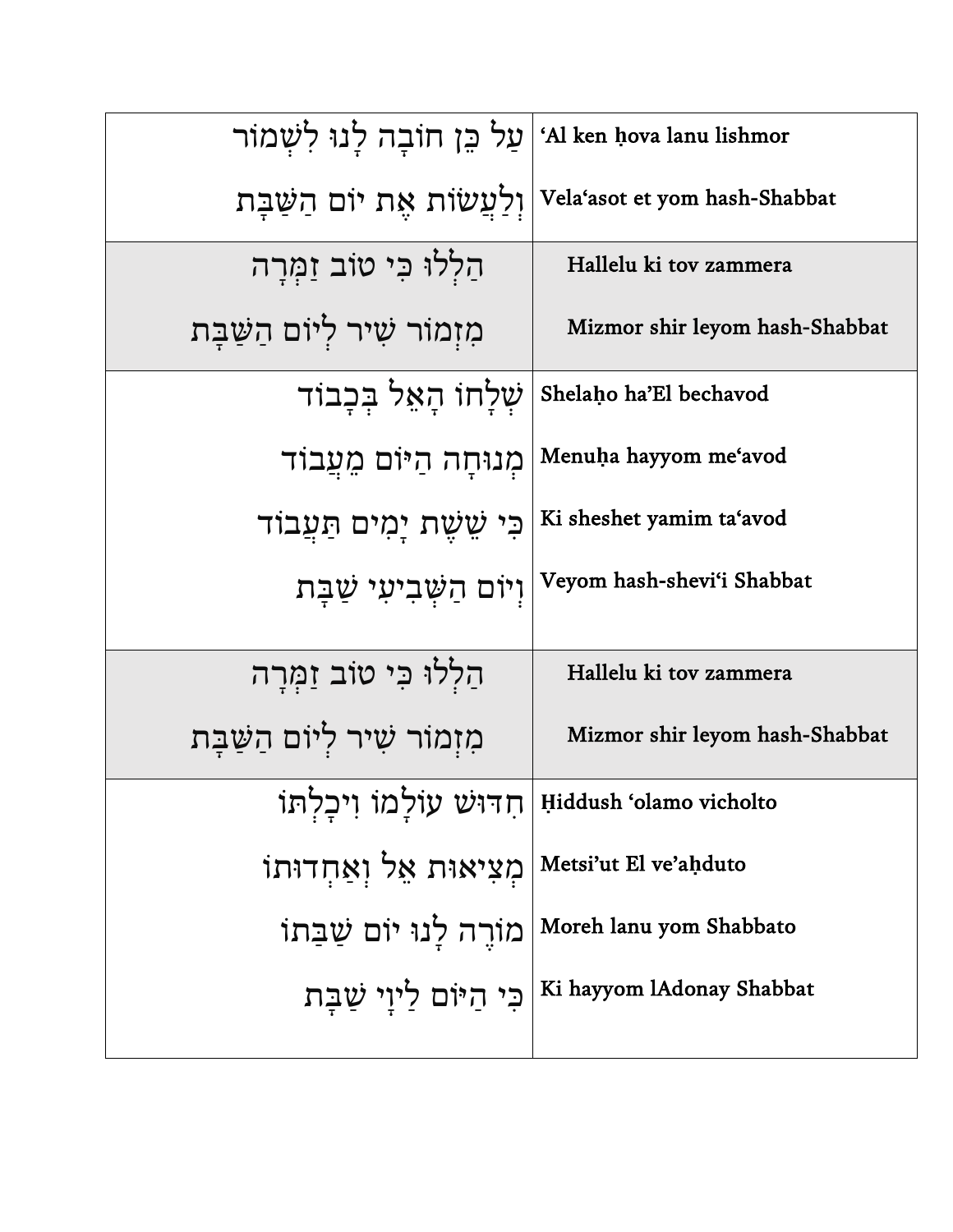| הַלְלוּ כִּי טוֹב זַמְרַה                                                                                                                                                                                                                                                                                                                                                                                                                                                                                                                                                                                   | Hallelu ki tov zammera         |
|-------------------------------------------------------------------------------------------------------------------------------------------------------------------------------------------------------------------------------------------------------------------------------------------------------------------------------------------------------------------------------------------------------------------------------------------------------------------------------------------------------------------------------------------------------------------------------------------------------------|--------------------------------|
| מִזְמוֹר שִׁיר לִיוֹם הַשֲׁבָּת                                                                                                                                                                                                                                                                                                                                                                                                                                                                                                                                                                             | Mizmor shir leyom hash-Shabbat |
| זאת מַתַּנַה נַחִלִיאֵל                                                                                                                                                                                                                                                                                                                                                                                                                                                                                                                                                                                     | Zot mattana nahli'el           |
| קַבַע אוֹת לִבְנֵי יְשָׂרָאֵל                                                                                                                                                                                                                                                                                                                                                                                                                                                                                                                                                                               | Kava' ot livné Yisra'el        |
| לְהוֹדִיעַ מַהֲלַל אֵל                                                                                                                                                                                                                                                                                                                                                                                                                                                                                                                                                                                      | Lehodia' mahalal El            |
| וִזָכוֹר אֵת יוֹם הַשַּׁבַּת                                                                                                                                                                                                                                                                                                                                                                                                                                                                                                                                                                                | Vezachor et yom hash-Shabbat   |
| הַלְלוּ כִּי טוֹב זַמְרַה                                                                                                                                                                                                                                                                                                                                                                                                                                                                                                                                                                                   | Hallelu ki tov zammera         |
| מִזְמוֹר שִׁיר לְיוֹם הַשַּׁבָּת                                                                                                                                                                                                                                                                                                                                                                                                                                                                                                                                                                            | Mizmor shir leyom hash-Shabbat |
| The Sabbath day is contentment and light,<br>A gift from the awesome God.<br>Praise Him! For it is good to sing<br>The psalm and the song for the Sabbath day.<br>It is the noblest day<br>Within, decked with love,<br>You will find joy and delight,<br>For it is the holy Sabbath of the Lord.<br>Merciful God, blessed and extoled,<br>Prepared two days' bread for one day:<br>"Call it delight". Therefore<br>The Lord blessed the Sabbath day.<br>On that day, the body finds rest<br>And learns that there is relief.<br>The soul will carry on yielding its strength<br>To hallow the Sabbath day! |                                |